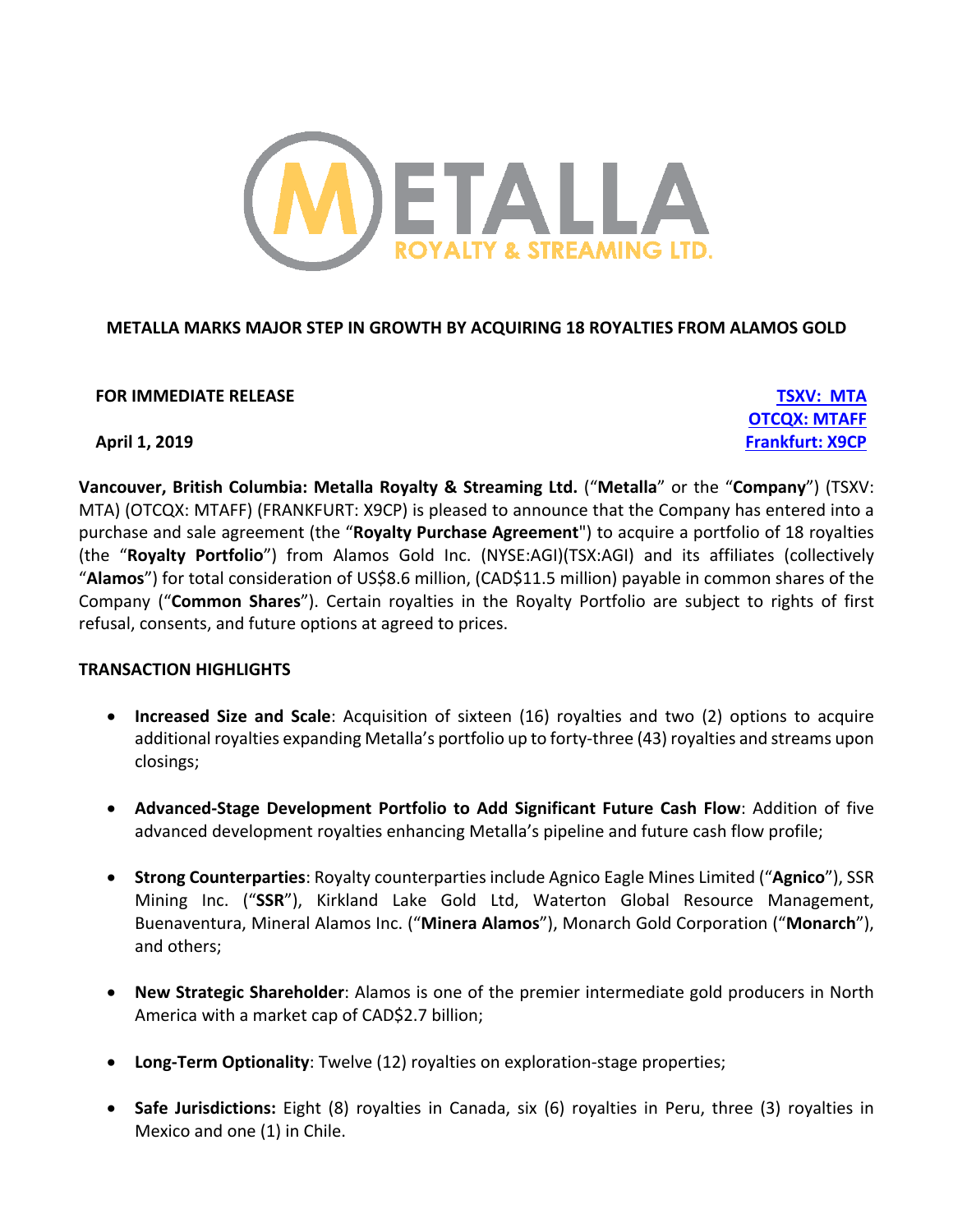#### **ROYALTY PORTFOLIO: KEY ASSETS**

- **El Realito NSR Royalty (Sonora, Mexico)**  a 2% NSR royalty on the El Realito property owned and operated by Agnico located adjacent to its operating La India mine;
- **Wasamac NSR Royalty (Rouyn-Noranda, Quebec)**  a 1.5% NSR royalty on the Wasamac Mine currently under development by Monarch Gold located 15km west of Rouyn-Noranda in Quebec;
- **La Fortuna NSR Royalty (Durango, Mexico)**  an option to purchase a 1% NSR royalty on the La Fortuna Mine currently under development by Minera Alamos located in Durango State, Mexico;
- **Beaufor Mine NSR Royalty (Val d'Or, Quebec)** a 1% NSR royalty on the producing Beaufor Mine operated by Monarch Gold, located 20km northeast of Val d'Or, Quebec;
- **San Luis NSR Royalty (Central, Peru)** a 1% NSR royalty on the San Luis property owned by SSR and is located in the Ancash Department, central Peru.

*"This transaction marks a major step in growth for Metalla," commented Metalla's President & CEO Brett Heath. "Today's accretive transaction with Alamos significantly enhances Metalla's existing portfolio and will drive production growth, cash flow, NAV, and increase our precious metals optionality. We want to welcome Alamos as a strategic shareholder and believe their endorsement continues to prove our strategy of being the go-to royalty company for third-party holders. With 43 royalties now in our portfolio, we believe Metalla is well positioned for an exciting future."*

# **ROYALTY PORTFOLIO: HIGHLIGHTS**

# **El Realito Property (2% NSR royalty)**

El Realito is a satellite deposit located adjacent to Agnico's operating La India mine in Sonora, Mexico. The mine was put into production in 2014 and produced over 100Koz of gold in 2018 at an AISC of US\$685/Oz. Agnico declared its first reserve estimate at El Realito of 84Koz of gold and 418Koz of silver in February 2019 in addition to a resource of 112Koz of gold and 642Koz of silver reported April 2018. As of December 31, 2018, Agnico completed 15,879 metres of drilling in 2018 on El Realito and expects to drill an additional 10,000 metres for further mine-site exploration and 2,000 metres of infill drilling at El Realito and other nearby targets in 2019.

Agnico can buyback 1% of the royalty for US\$4 million at any time and holds a 60-day right of first refusal on the full 2% royalty. See Agnico's press release dated February 14, 2019, and press release dated April 26, 2018.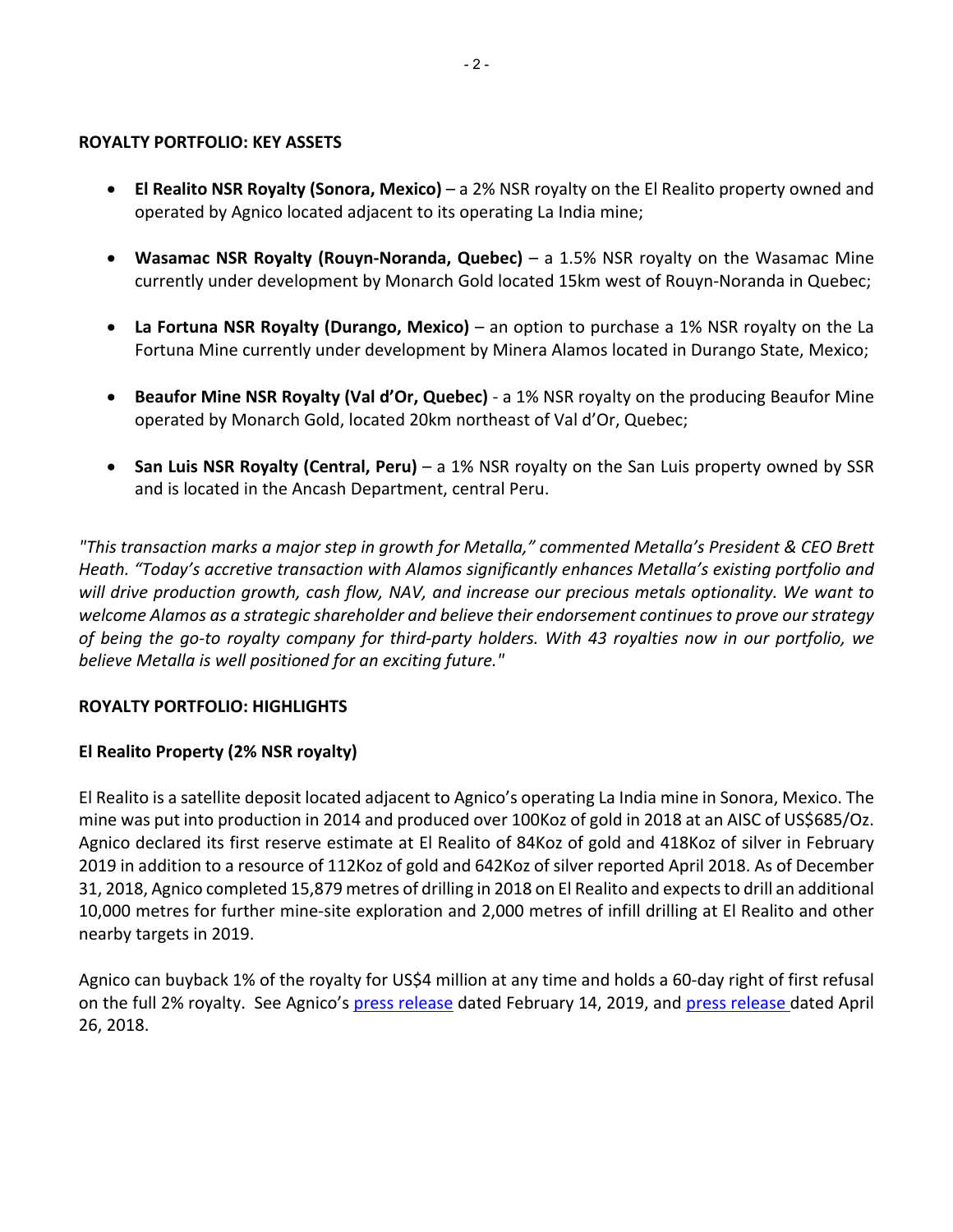## **Wasamac Property (1.5% NSR royalty)**

The Wasamac mine located in Rouyn-Noranda Quebec is a past-producing mine currently under development by Monarch. In December of 2018, Monarch Gold released a feasibility study outlining an underground operation that will produce an average of 142Koz of gold over an 11-year mine life at an AISC of US\$630/Oz. The mine is estimated to generate an after-tax NPV at a 5% discount rate of CAD\$311 million and generate an 18.5% IRR. Monarch Gold anticipates process plant commissioning will commence in the second quarter of 2022 and will ramp up to full mine production by the fourth quarter of 2022. Monarch currently has a reserve estimate of 1.77Moz grading 2.56g/t gold within a measured and indicated resource of 2.59Moz grading 2.70 g/t gold.

Monarch has the right to buy back 0.5% of the NSR for a one-time payment of CAD\$7.5 million at any time. See Monarch's press release, and the technical report titled "Feasibility Study of the Wasamac Project" prepared by RPA with an effective date of December 3, 2018.

# **La Fortuna Property (1% NSR royalty)**

La Fortuna is high-grade mine currently being moved toward a production decision by Minera Alamos. In a Preliminary Economic Assessment released in August 2018, Minera Alamos published a study that envisions an open pit milling operation that will produce an average of 50Koz of gold-equivalent ounces over a 5-year mine life at an AISC of US\$440/Oz. The study estimates an after-tax NPV at a 7.5% discount rate of US\$69.8M, IRR of 93% and an 11-month payback. Minera Alamos currently has a measured and indicated resource estimate at La Fortuna of 3.5Mt grading 2.78g/t gold, 16.51g/t silver and 0.22% copper.

Metalla secured an option to purchase the 1% NSR royalty from Alamos Gold for US\$0.6 million for a period of two years. See Minera Alamos' press release, and the technical report prepared by CSA Global Consultants and titled "Mineral Resource Update and Preliminary Economic Assessment of the La Fortuna Gold Project, Durango State, Mexico" with an effective date of December 12, 2018.

# **Beaufor Property (1% NSR royalty)**

Beaufor is an operating underground gold mine in Val-d'Or, Quebec operated by Monarch. Since 1933, Beaufor produced more than 1.16 Moz at a historical grade of 7.5g/t gold. Production activities have been extended to April 2019 with the goal to increase the high-grade resource via drilling. Beaufor currently has a reserve of 30.6Koz of gold grading 6.83g/t within an M&I resource of 85.4Koz of gold grading 7.67g/t.

For more information, please see Monarch's press release, and the technical report titled "NI 43-101 Technical Report on the Mineral Resource and the Mineral Reserve Estimates of the Beaufor Mine" prepared InnovExplo Inc. with an effective date of September 30, 2017.

# **San Luis Property (1% NSR royalty)**

San Luis is owned and operated by SSR and located in the Ancash Department in central Peru. A feasibility study on the San Luis project was completed in the second quarter of 2010, outlining a 3.5-year underground mine plan focused on the high-grade, silver-gold Ayelén vein. The project has a mineral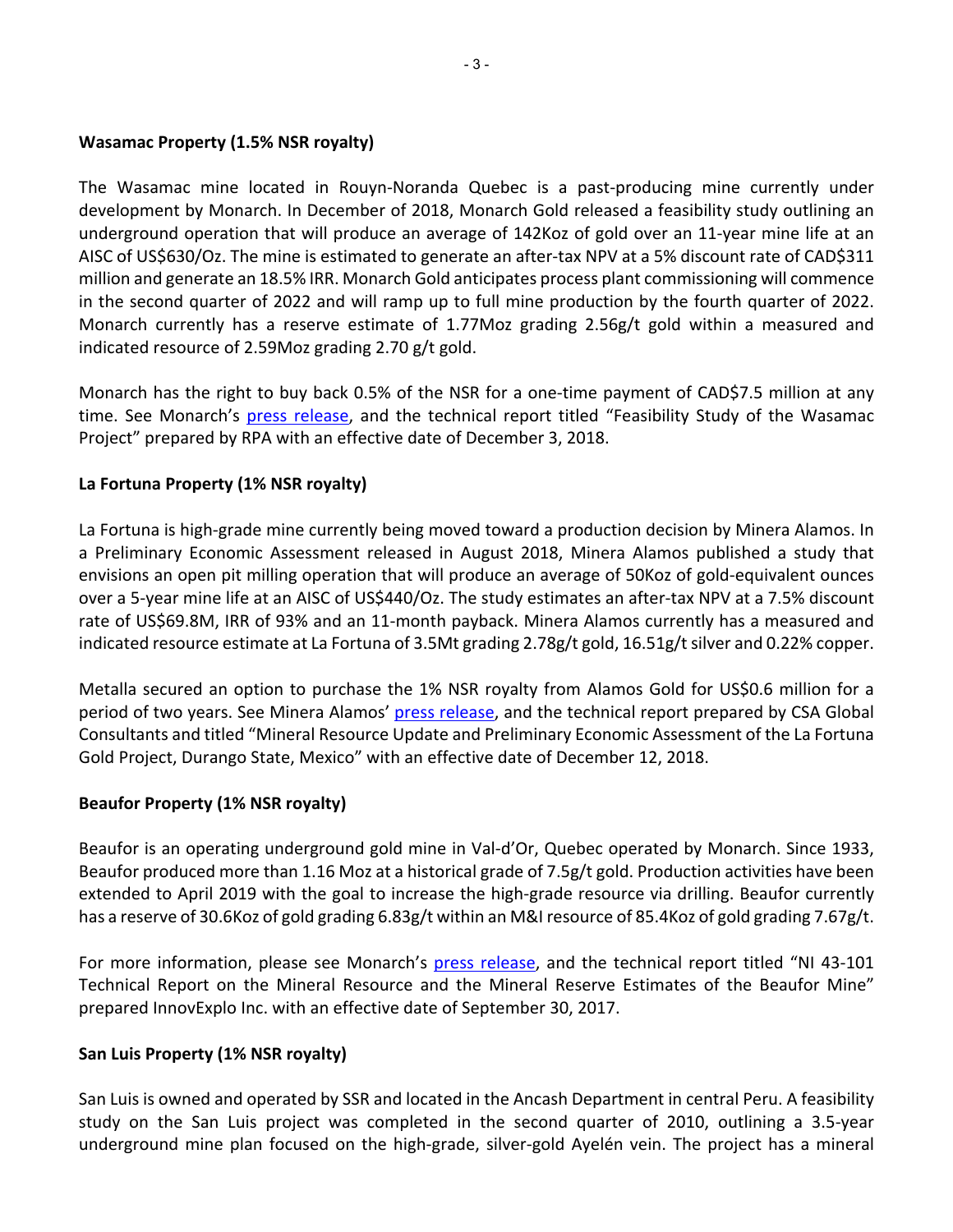reserves of 7.2 million ounces of silver at an average grade of 447.2 g/t and 0.29 million ounces of gold at a grade of 18.06 g/t as at December 31, 2016, and indicated mineral resources of 9.0 million ounces of silver at an average grade of 578.1 g/t and 0.35 million ounces of gold at a grade of 22.40 g/t. Inferred mineral resources of 0.2 million ounces of silver at an average grade of 270.1 g/t.

For more information, please see Feasibility Study published on June 4, 2010, and Resource Estimate published on January 9, 2009 (Effective as at December 31, 2016).

| Asset                   | Operator                  | Country                | <b>Stage</b>   | <b>Terms</b>             |
|-------------------------|---------------------------|------------------------|----------------|--------------------------|
| <b>El Realito</b>       | Agnico Eagle              | Sonora, Mexico         | Development    | $2\%$ NSR <sup>1</sup>   |
| La Fortuna              | Minera Alamos             | Durango, Mexico        | Development    | Option - 1% NSR          |
| Wasamac                 | <b>Monarch Gold</b>       | Rouyn-Noranda, Quebec  | Development    | $1.5\%$ NSR <sup>2</sup> |
| <b>Beaufor Mine</b>     | Monarch Gold              | Val d'Or, Quebec       | Production/Dev | $1\%$ NSR <sup>3</sup>   |
| <b>San Luis</b>         | <b>SSR Mining</b>         | Peru                   | Development    | <b>1% NSR</b>            |
| <b>Big Island</b>       | <b>Copper Reef Mining</b> | Flin Flon, Manitoba    | Exploration    | <b>2% NSR</b>            |
| <b>Biricu</b>           | <b>Guerrero Ventures</b>  | Guerrero, Mexico       | Exploration    | <b>2% NSR</b>            |
| <b>Boulevard</b>        | Independence Gold         | Yukon, Ontario         | Exploration    | <b>1% NSR</b>            |
| <b>Camflo Northwest</b> | Monarch Gold              | Val d'Or, Quebec       | Exploration    | <b>1% NSR</b>            |
| <b>Edwards Mine</b>     | Waterton                  | Wawa, Ontario          | Exploration    | 1.25% NSR                |
| <b>Goodfish Kirana</b>  | War Eagle Mining          | Kirkland Lake, Ontario | Exploration    | <b>1% NSR</b>            |
| <b>Kirkland-Hudson</b>  | Kirkland Lake Gold        | Kirkland Lake, Ontario | Exploration    | <b>2% NSR</b>            |
| <b>Pucarana</b>         | <b>Buenaventura</b>       | Peru                   | Exploration    | Option -1.8% NSR         |
| Capricho                | <b>Pucara Resources</b>   | Peru                   | Exploration    | <b>1% NSR</b>            |
| Lourdes                 | <b>Pucara Resources</b>   | Peru                   | Exploration    | <b>1% NSR</b>            |
| <b>Santo Tomas</b>      | <b>Pucara Resources</b>   | Peru                   | Exploration    | <b>1% NSR</b>            |
| Guadalupe/Pararin       | <b>Pucara Resources</b>   | Peru                   | Exploration    | <b>1% NSR</b>            |
| Choquelimipie           | Vilacollo                 | Chile                  | Exploration    | 1%-5%                    |

### **PORTFOLIO LIST**

<sup>1</sup> Subject to a 60-day right of first refusal period, 1% can be repurchased for US\$4 million

<sup>2</sup> 0.5% can be repurchased for CAD\$7.5 million

<sup>3</sup> Production expected to halt in Q219

### **POST CLOSING CAPITAL STRUCTURE**

As consideration for the Royalty Portfolio, Metalla will issue a total of 8,239,698 Common Shares priced at CAD\$1.30 per share for a total of US\$8 million. The price of the Common Shares is based on a ten (10) day volume weighted average price of the Common Shares traded on the TSX Venture Exchange (the "**Exchange**"). Metalla has secured an option, exercisable by the Company on completion of diligence, to complete the acquisition of the La Fortuna royalty for a period of two years for an additional US\$0.6 million.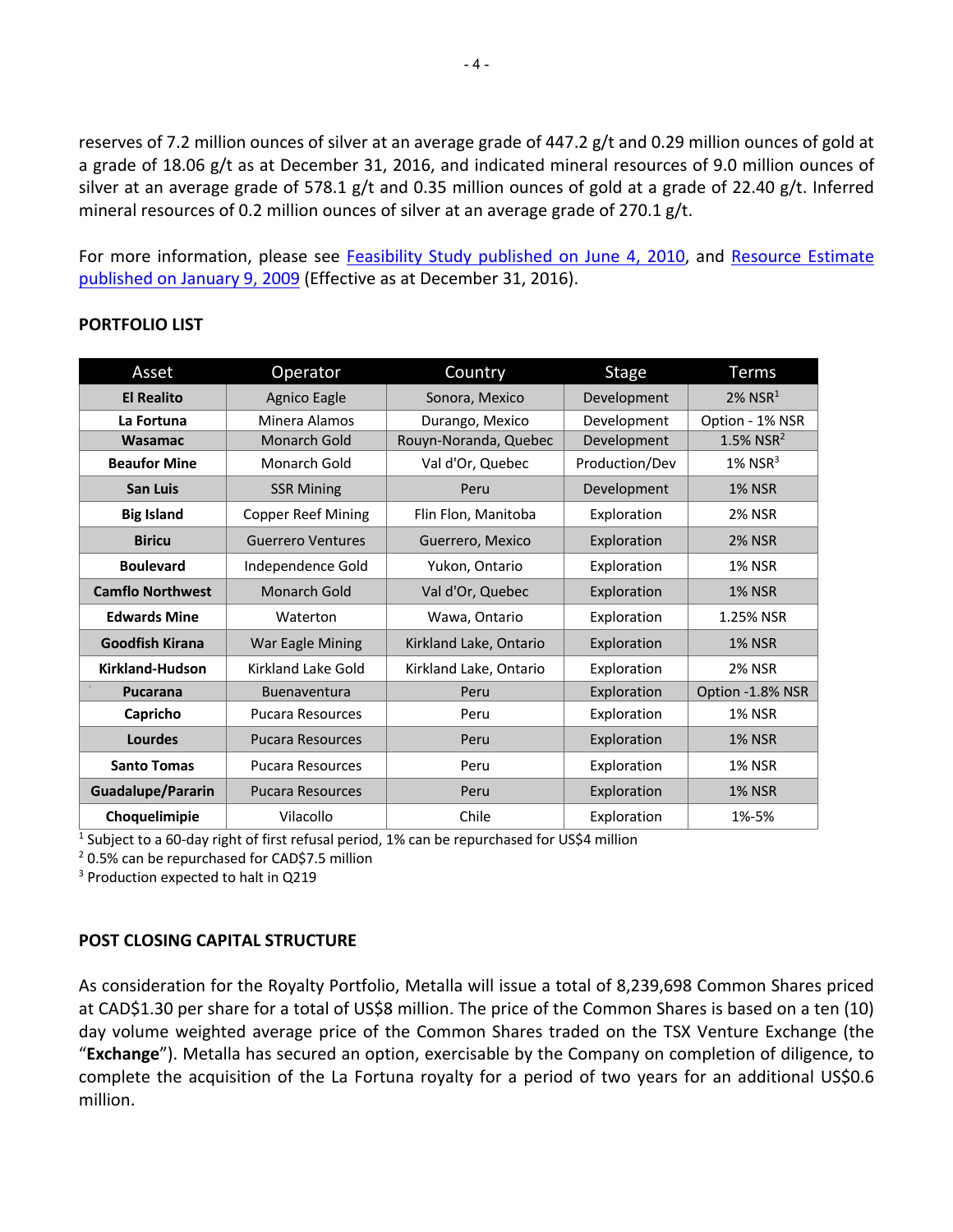After the completion of the transaction, Alamos will hold approximately 6.3% of the issued and outstanding common shares of Metalla. It is expected that Metalla will have a total of approximately 131.5 million shares issued and outstanding following the closing of the transaction. The Common Shares issued to Alamos will be subject to a statutory four-month and one day hold period from the date of their issuance and will be subject to restrictions on transfer on sales greater than 1.0% of Metalla shares.

### **ADVISORS AND COUNSEL**

Haywood Securities Inc. acted as financial advisor, and Gowling WLG (Canada) LLP acted as legal counsel for Metalla in connection with the transaction.

### **QUALIFIED PERSON**

The technical information contained in this news release has been reviewed and approved by Charles Beaudry, geologist M.Sc., member of the Association of Professional Geoscientists of Ontario and the Ordre des Géologues du Québec and a consultant to Metalla. Mr. Beaudry is a Qualified Person as defined in "National Instrument 43-101 *Standards of disclosure for mineral projects*".

### **ABOUT METALLA**

Metalla is a precious metals royalty and streaming company. Metalla provides shareholders with leveraged precious metal exposure through a diversified and growing portfolio of royalties and streams. Our strong foundation of current and future cash-generating asset base, combined with an experienced team gives Metalla a path to become one of the leading gold and silver companies for the next commodities cycle.

For further information, please visit our website at www.metallaroyalty.com

### **ON BEHALF OF METALLA ROYALTY & STREAMING LTD.**

(signed) "Brett Heath"

President and CEO

#### **CONTACT INFORMATION**

### **Metalla Royalty & Streaming Ltd.**

Brett Heath, President & CEO Phone: 604-696-0741 Email: info@metallaroyalty.com

Kristina Pillon, Investor Relations Phone: 604-908-1695 Email: kristina@metallaroyalty.com